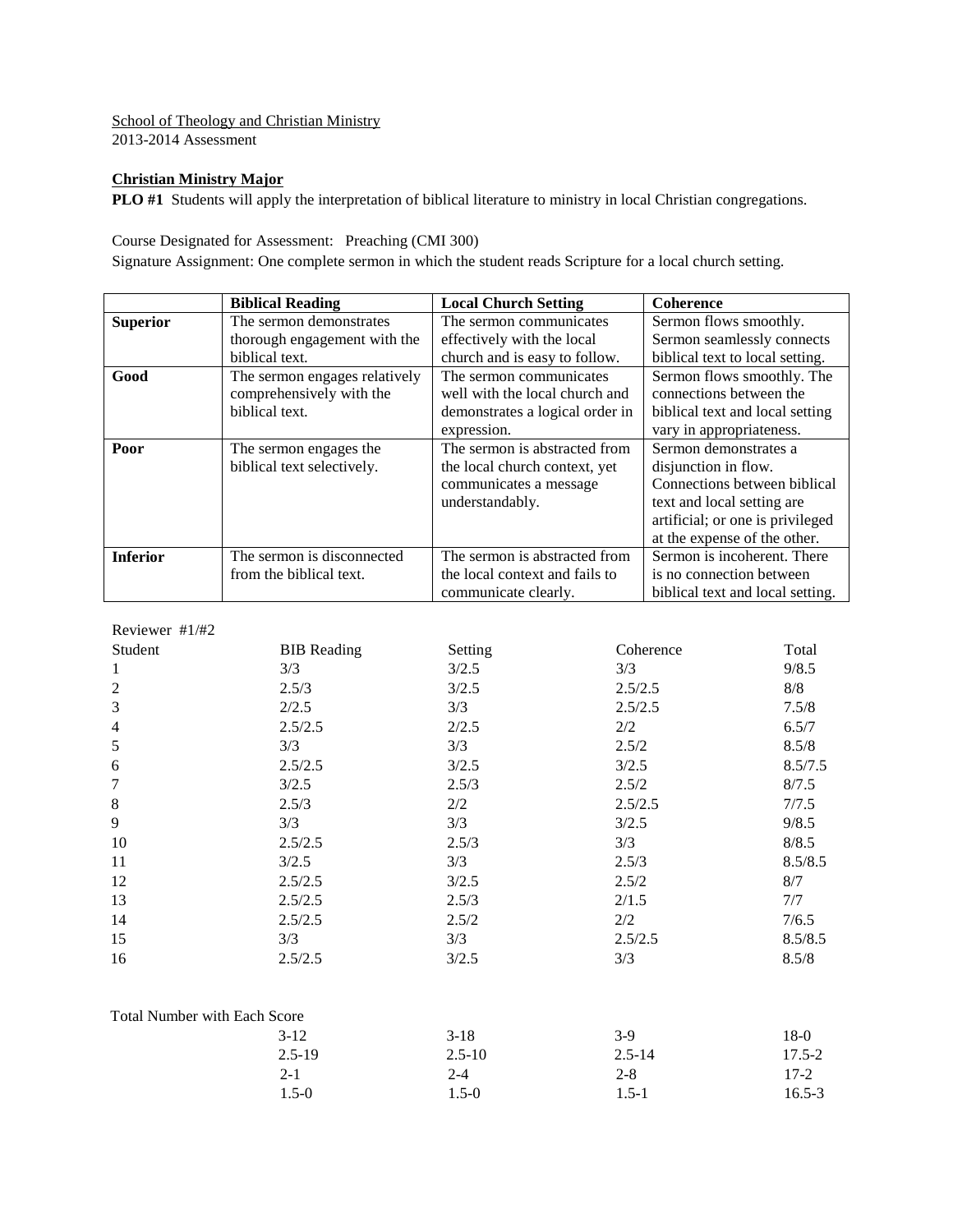16-2 15.5-2 15-1 14.5-1 14-1 13.5-2

Minimum Standard of Success for Each Measure = 2

| <b>Bib Reading</b> | $32/32 = 100\%$ |
|--------------------|-----------------|
| Setting            | $32/32 = 100\%$ |
| Coherence          | $31/32 = 97\%$  |

Minimum Standard of Success for Individual Student Total  $= 6$ 

 $32/32 = 100\%$ 

**PLO #3** Students will apply core Christian leadership practices for ministry for the whole church.

Course Designated for Assessment: Introduction to Christian Education (CMI 160)

Signature assignment :The Assignment: Group Final Project. You will work in "multi-staff teams" of four with one person focusing on family/children ministries, another student ministries, and one adult ed ministries. Together you will develop an intergenerational educational program for Lent 2014 in a local. You will need to 1) describe your theological approach and educational goals 2) plan a volunteer cultivation and recruitment plan, 2)design a marketing/communication plan, 3) describe the age-appropriate strategies you will take for each group, and 4) provide one lesson plan for each age group and one intergenerational lesson plan and 5) determine how you will assess learning.

|                             | <b>Excellent</b> | Competent         | <b>Needs</b>   | Unsatisfactory  |
|-----------------------------|------------------|-------------------|----------------|-----------------|
|                             |                  |                   | Improvement    |                 |
| Knowledge/Understanding     | The project      | The project       | The project    | The project     |
| The project shows           | demonstrates a   | uses knowledge    | uses little    | does not show   |
| understanding of the        | depth of         | that is generally | relevant or    | an              |
| mission of the local        | understanding by | accurate and      | accurate       | understanding   |
| church, and the scope and   | using relevant   | research from     | information    | of educational  |
| function of educational and | and accurate     | course reading    |                | and formational |
| formational ministries and  | research for     | is generally      | Little or no   | ministries.     |
| this knowledge is applied   | course reading s | relevant to the   | research is    | There is no     |
| to the teaching plan.       | to support the   | teaching plan     | apparent to    | research to     |
|                             | teaching plan.   |                   | support the    | support the     |
|                             |                  |                   | teaching plan. | teaching plan.  |
| Thinking and Inquiry        | The project      | The project       | The project    | The project     |
| The project shows a clear   | demonstrates     | uses general      | uses little    | does not show   |
| sense of developmental      | clear awareness  | knowledge about   | relevant or    | an              |
| theory and utilizes this    | of developmental | developmental     | accurate       | understanding   |
| awareness in the teaching   | theory and       | theory and        | information on | of              |
| plan.                       | integrates this  | applies these     | developmental  | developmental   |
|                             | awareness into   | general ideas in  | theory and     | theory and      |
|                             | the student's    | the student       | does not apply |                 |
|                             | teaching plan.   | teaching plan.    | this           |                 |
|                             |                  |                   | information to |                 |
|                             |                  |                   | the student    |                 |
|                             |                  |                   | teaching plan. |                 |
| Communication and           | The project      | The project       | The project    | The project     |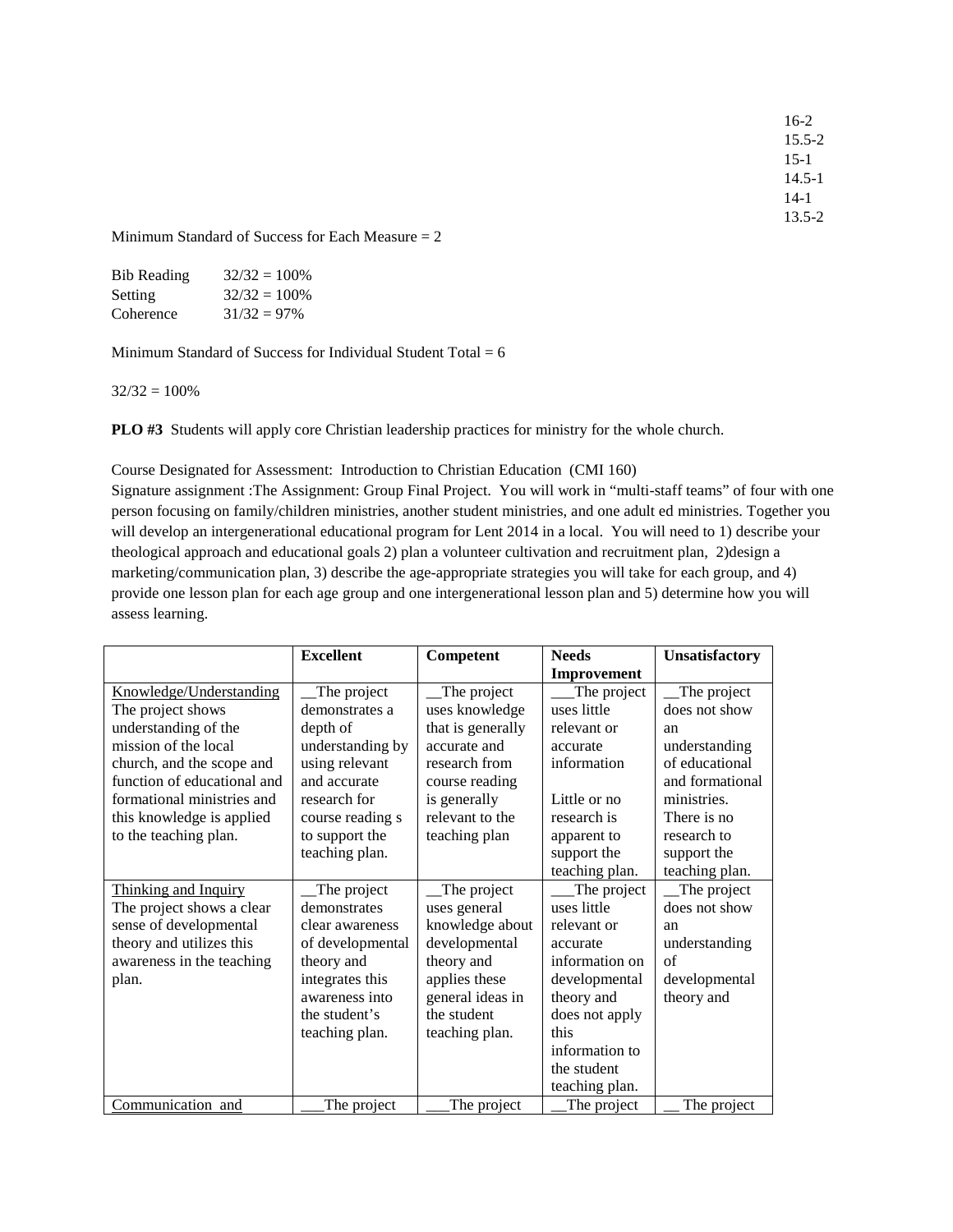| Writing<br>The project is written<br>clearly and concisely and is<br>structured in an effective<br>way to convey complex<br>themes and would be easily<br>explained and promoted to<br>a local congregation.                                                       | is effective in<br>conveying<br>complex ideas<br>and teaching<br>materials clearly<br>and concisely                                       | is adequate in<br>conveying main<br>ideas but lacks<br>clarity at points<br>or is not always<br>concise.                     | identifies some<br>important<br>ideas but the<br>project is<br>unfocused and<br>is not clear or<br>concise                                       | is not effective<br>in conveying<br>main ideas and<br>is not clear or<br>concise                                                              |
|--------------------------------------------------------------------------------------------------------------------------------------------------------------------------------------------------------------------------------------------------------------------|-------------------------------------------------------------------------------------------------------------------------------------------|------------------------------------------------------------------------------------------------------------------------------|--------------------------------------------------------------------------------------------------------------------------------------------------|-----------------------------------------------------------------------------------------------------------------------------------------------|
| <b>Teaching Strategies</b><br>The project shows<br>knowledge of volunteer<br>recruitment and is<br>teachable and the teaching<br>strategies are appropriate<br>and can be implemented by<br>volunteers trained<br>according to the leadership<br>development plan. | The project is<br>teachable and<br>highly<br>appropriate for<br>an<br>intergenerational<br>educational<br>program in the<br>local church. | The project is<br>mostly teachable<br>and generally<br>appropriate for<br>an<br>intergenerational<br>educational<br>program. | The project<br>has teachable<br>parts but it<br>does not hang<br>together well<br>or is unrelated<br>to the<br>volunteer<br>development<br>plan. | The project<br>does not seem<br>teachable or<br>appropriate for<br>an international<br>education<br>program.                                  |
| Individual Contribution<br>and Team Work<br>Each team member shows<br>how each individual<br>contributed time, talents<br>and gifts to the group<br>project.                                                                                                       | The individual<br>contribution and<br>team work was<br>considerable and<br>is highly evident<br>in the overall<br>project                 | The individual<br>contribution and<br>team work was<br>average and<br>contributed to<br>the overall<br>project.              | The<br>individual<br>contribution<br>and team work<br>was less than<br>average and is<br>hard to gauge<br>in the overall<br>project              | The<br>individual<br>contribution<br>and team work<br>was not<br>obvious and<br>little or no<br>contribution to<br>the project is<br>apparent |

| Reviewer $#1/H2$                    |           |          |              |                       |                      |          |
|-------------------------------------|-----------|----------|--------------|-----------------------|----------------------|----------|
| <b>Student Group</b>                | Knowledge | Thinking | Comm/Writing | <b>Teaching Strat</b> | Ind / Teamwork Total |          |
| 1                                   | 2/2       | 2/2      | 2/2          | 3/3                   | 3/3                  | 12/12    |
| 2                                   | 3/3       | 3/3      | 3/3          | 3/3                   | 3/3                  | 15/15    |
| 3                                   | 3/3       | 3/3      | 3/3          | 3/3                   | 3/3                  | 15/15    |
| $\overline{4}$                      | 3/3       | 3/3      | 3/3          | 3/3                   | 3/3                  | 15/15    |
| 5                                   | 3/3       | 3/3      | 3/3          | 3/3                   | 3/3                  | 15/15    |
| 6                                   | 3/3       | 3/3      | 3/3          | 3/3                   | 3/3                  | 15/15    |
| <b>Total Number with Each Score</b> |           |          |              |                       |                      |          |
|                                     | $3-10$    | $3-10$   | $3-10$       | $3-12$                | $3-12$               | $15-10$  |
|                                     | $2 - 2$   | $2 - 2$  | $2-0$        | $2-0$                 | $2-0$                | $12 - 2$ |
|                                     |           |          |              |                       |                      |          |

| Knowledge             | $12/12=100%$ |
|-----------------------|--------------|
| Thinking              | $12/12=100%$ |
| Comm/Writing          | 12/12=100%   |
| <b>Teaching Strat</b> | $12/12=100%$ |
| Ind/Teamwork          | $12/12=100%$ |

Minimum Standard of Success for Each Measure  $= 2$  Minimum Standard of Success for Groups Total  $= 6$ Knowledge 12/12=100% 12/12=100%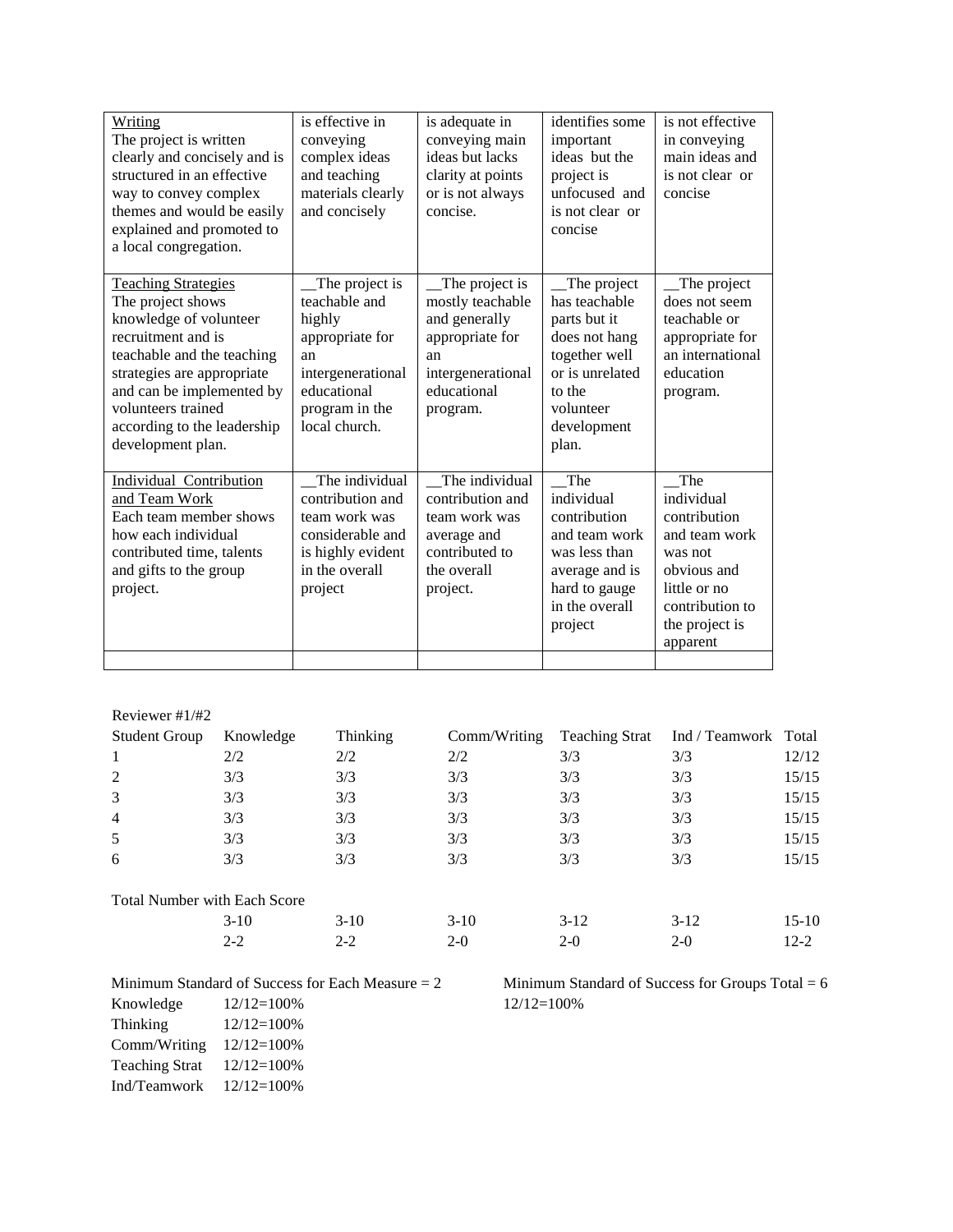Course Designated for Assessment: Evangelism and Cross Cultural Ministry (CMI 350) Assignment : The student will write a five page research paper on the nature and mission of the Church, especially as it relates to the Wesleyan theological heritage and the Missional Church literature.

Scoring Rubric:

Ecclesiology

0 The student does not have a theological understanding of ecclesiology.

1 The student exhibits a basic understanding of ecclesiology.

2 The student exhibits an understanding of ecclesiology that is adequate with regard to historical and/or current theological dialogue.

3 The student exhibits an understanding of ecclesiology that is well-informed with regard to historical and current theological dialogue and is able to engage key theological thinkers with regard to ecclesiology.

Wesleyan Perspective

0 The student does not have a Wesleyan understanding of ecclesiology.

1 The student exhibits a basic Wesleyan understanding of ecclesiology.

2 The student exhibits a Wesleyan understanding of ecclesiology that is adequate with regard to historical and/or current theological dialogue.

3 The student exhibits a Wesleyan understanding of ecclesiology that is well-informed with regard to historical and current theological dialogue and is able to engage key Wesleyan thinkers with regard to ecclesiology.

Missional Church Literature

 $D_{\text{exiayon}}$ #1/#2

0 The student does not have a Missional understanding of ecclesiology.

1 The student exhibits a basic Missional understanding of ecclesiology.

2 The student exhibits a Missional understanding of ecclesiology that is adequate with regard to historical and/or current theological dialogue.

3 The student exhibits a Missional understanding of ecclesiology that is well-informed with regard to historical and current theological dialogue and is able to engage key Missional thinkers with regard to ecclesiology.

| IN CVIC WOL $\pi$ $1/\pi$ $\angle$ |              |                      |                             |       |
|------------------------------------|--------------|----------------------|-----------------------------|-------|
| Student                            | Ecclesiology | Wesleyan Perspective | <b>Missional Church Lit</b> | Total |
| 1                                  | 2/2          | 2/2                  | 3/3                         | 7/7   |
| $\overline{2}$                     | 2/3          | 2/2                  | 1/2                         | 5/7   |
| 3                                  | 3/3          | 2/1                  | 3/2                         | 8/6   |
| $\overline{4}$                     | 2/1          | 2/2                  | 3/1                         | 7/4   |
| 5                                  | 2/3          | 2/3                  | 3/3                         | 7/9   |
| 6                                  | 1/1          | 1/1                  | 1/0                         | 3/2   |
| 7                                  | 3/3          | 1/1                  | 2/3                         | 6/7   |
| 8                                  | 1/2          | 2/1                  | 2/2                         | 5/5   |
| 9                                  | 3/3          | 2/2                  | 3/2                         | 8/7   |
| 10                                 | 3/3          | 3/2                  | 3/3                         | 9/8   |
| 11                                 | 3/3          | 3/2                  | 3/3                         | 9/8   |
| 12                                 | 1/0          | 2/0                  | 2/1                         | 5/1   |
| 13                                 | 3/3          | 3/1                  | 3/3                         | 9/7   |
|                                    |              |                      |                             |       |